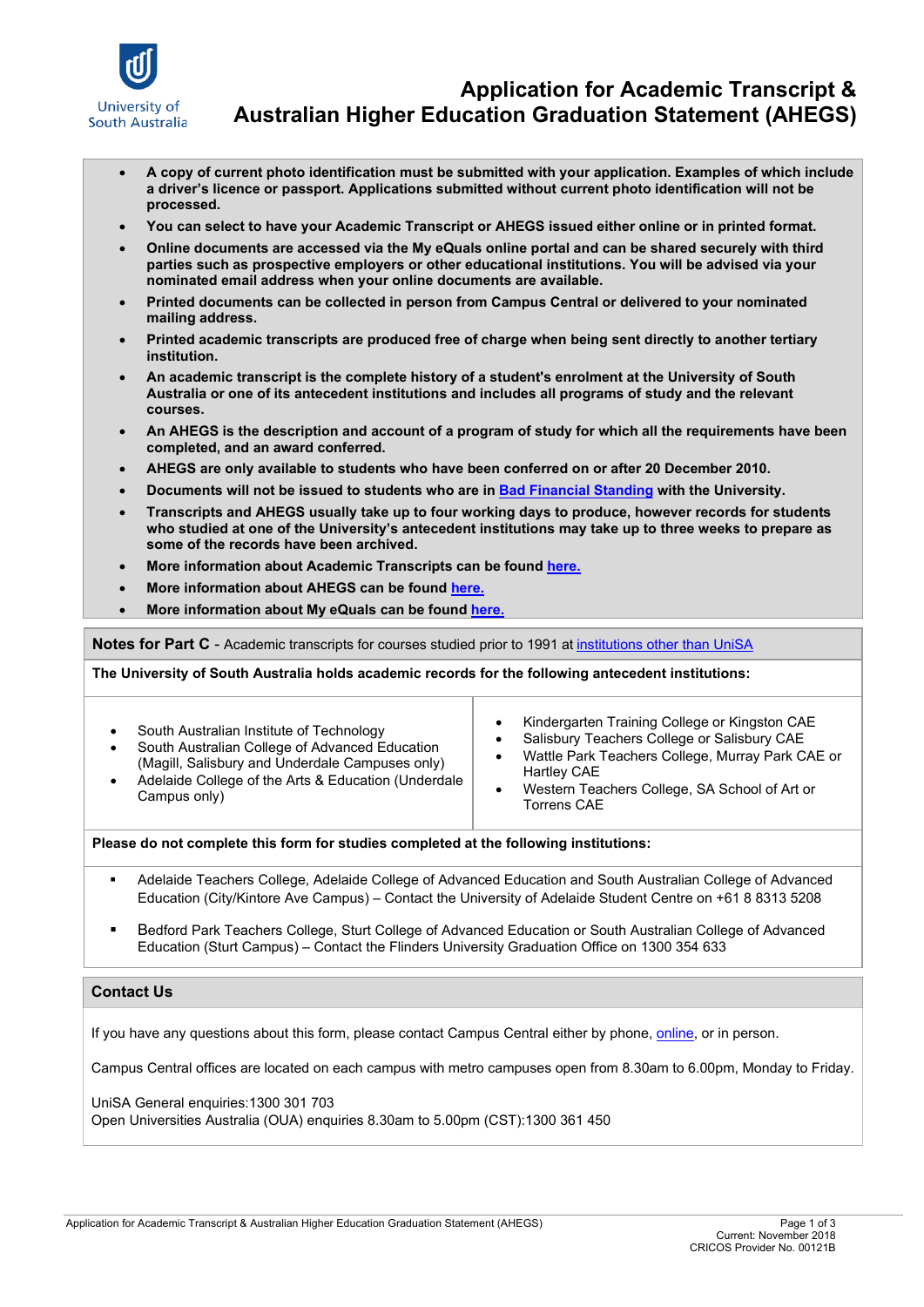

## **Application for Academic Transcript & Australian Higher Education Graduation Statement (AHEGS)**

| Part A: Personal details - Please print clearly                                                                                                                                                                                                             |                                |                        |    |       |  |  |  |
|-------------------------------------------------------------------------------------------------------------------------------------------------------------------------------------------------------------------------------------------------------------|--------------------------------|------------------------|----|-------|--|--|--|
| Student ID (if known):                                                                                                                                                                                                                                      |                                |                        |    |       |  |  |  |
| Title:                                                                                                                                                                                                                                                      | First name(s):                 |                        |    |       |  |  |  |
| Family name:                                                                                                                                                                                                                                                | Previous name (if applicable): |                        |    |       |  |  |  |
| Date of birth:                                                                                                                                                                                                                                              | Contact No:                    |                        |    |       |  |  |  |
| Email (we will use this email address<br>to advise when online documents are<br>available via My eQuals):                                                                                                                                                   |                                |                        |    |       |  |  |  |
| Applicant Declaration: I declare that the information provided in this application is complete, true and accurate. I<br>understand that by submitting supporting documentation UniSA may contact the issuer of the document to confirm its<br>authenticity. |                                |                        |    |       |  |  |  |
| Type or write your name here:                                                                                                                                                                                                                               |                                |                        |    | Date: |  |  |  |
| <b>Part B: Documents required</b>                                                                                                                                                                                                                           |                                |                        |    |       |  |  |  |
| Select one of the following                                                                                                                                                                                                                                 |                                | Cost<br>Quantity       |    | Total |  |  |  |
| <b>Online Documents only</b>                                                                                                                                                                                                                                |                                |                        |    |       |  |  |  |
| Transcript & AHEGS*                                                                                                                                                                                                                                         |                                | <b>AUD\$35</b>         |    | \$    |  |  |  |
| Academic Transcript                                                                                                                                                                                                                                         |                                | AUD\$25                |    | \$    |  |  |  |
| AHEGS*                                                                                                                                                                                                                                                      | <b>AUD\$25</b>                 |                        |    | \$    |  |  |  |
| <b>Online &amp; Printed Documents</b>                                                                                                                                                                                                                       |                                |                        |    |       |  |  |  |
| Transcript & AHEGS* (1 copy of<br>each)                                                                                                                                                                                                                     |                                | AUD\$60                |    | \$    |  |  |  |
| Academic Transcript (1 copy)                                                                                                                                                                                                                                |                                | AUD\$50                |    | \$    |  |  |  |
| AHEGS* (1 copy)                                                                                                                                                                                                                                             |                                | AUD\$50                |    | \$    |  |  |  |
| Printed Academic Transcript being sent directly to another tertiary institution                                                                                                                                                                             |                                |                        |    |       |  |  |  |
| Academic Transcript                                                                                                                                                                                                                                         |                                | Free                   |    |       |  |  |  |
| Optional: Select any additional copies/ postal services                                                                                                                                                                                                     |                                |                        |    |       |  |  |  |
| Additional copies of printed transcript                                                                                                                                                                                                                     | AUD\$10 per copy               |                        |    | \$    |  |  |  |
| Additional copies of printed AHEGS*                                                                                                                                                                                                                         |                                | AUD\$10 per copy       |    | \$    |  |  |  |
| Domestic or International Airmail                                                                                                                                                                                                                           |                                | Free                   |    |       |  |  |  |
| Domestic Express Post                                                                                                                                                                                                                                       |                                | AUD\$5 per destination |    | \$    |  |  |  |
| <b>International Courier</b>                                                                                                                                                                                                                                | AUD\$35 per destination        |                        | \$ |       |  |  |  |
| Part E: Payment see over page                                                                                                                                                                                                                               |                                | <b>TOTAL</b><br>\$     |    |       |  |  |  |

#### *\*AHEGS are only available to students who were conferred on or after 20 December 2010*